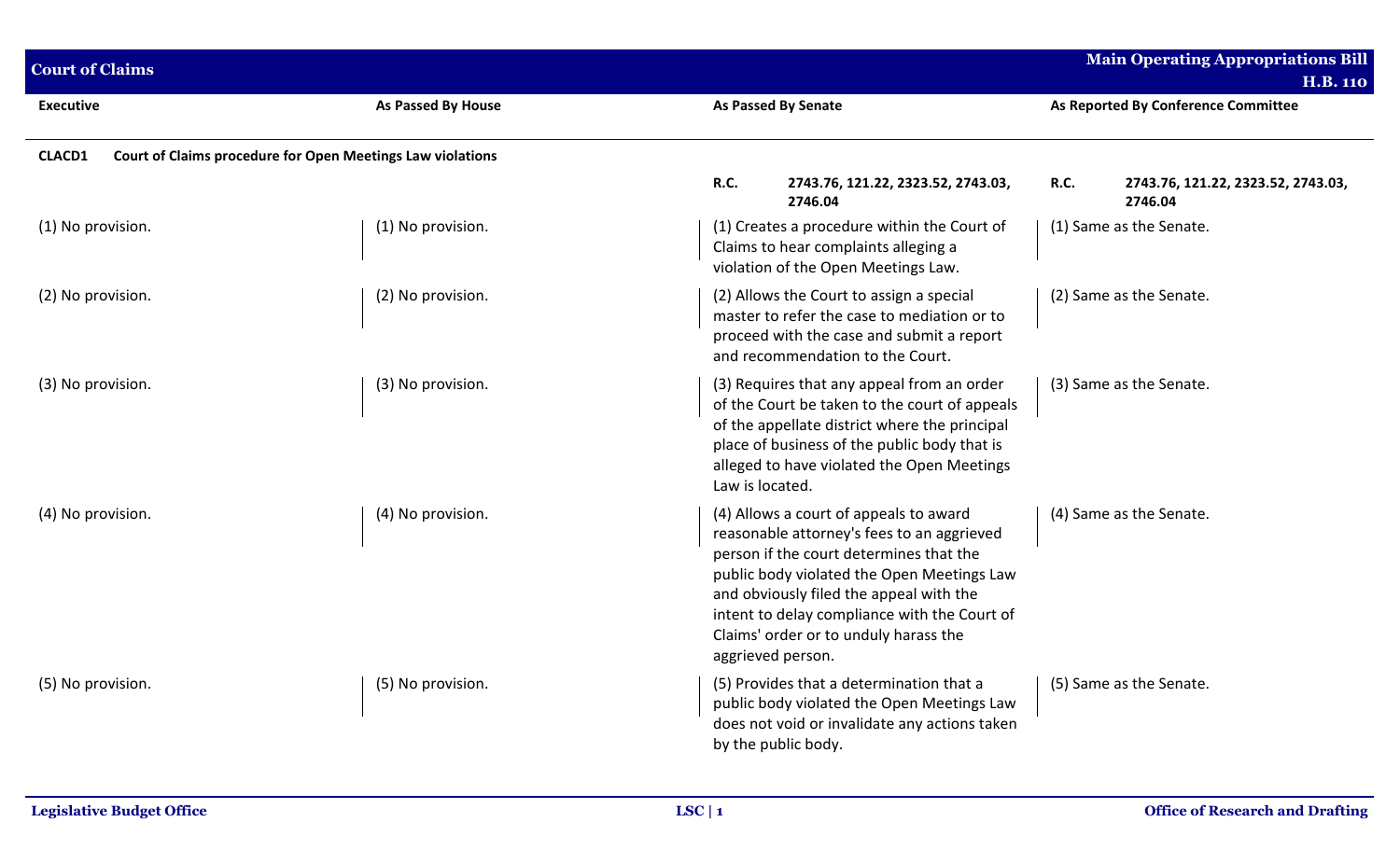| <b>Court of Claims</b> |                    | <b>Main Operating Appropriations Bill</b>                                                                                                                                                                                                                                                   |                                                        |  |
|------------------------|--------------------|---------------------------------------------------------------------------------------------------------------------------------------------------------------------------------------------------------------------------------------------------------------------------------------------|--------------------------------------------------------|--|
| <b>Executive</b>       | As Passed By House | <b>As Passed By Senate</b>                                                                                                                                                                                                                                                                  | <b>H.B. 110</b><br>As Reported By Conference Committee |  |
| (6) No provision.      | (6) No provision.  | (6) Provides that all filing fees collected by a<br>clerk of the common pleas court are to be<br>paid to the county treasurer for deposit into<br>the county general revenue fund.                                                                                                          | (6) Same as the Senate.                                |  |
| (7) No provision.      | (7) No provision.  | (7) Provides that all filing fees collected by<br>the clerk of the Court of Claims are to be<br>kept by the Court of Claims to assist in<br>paying for its costs to implement the above-<br>described provisions.                                                                           | (7) Same as the Senate.                                |  |
|                        |                    | Fiscal effect: Increase in Court of Claims'<br>operating expenses of approximately<br>\$705,000 annually, with an additional<br>\$34,000 in one-time costs; Potential savings<br>effect for courts of common pleas; Minimal<br>annual gain in filing fee revenue for state<br>and counties. | Fiscal effect: Same as the Senate.                     |  |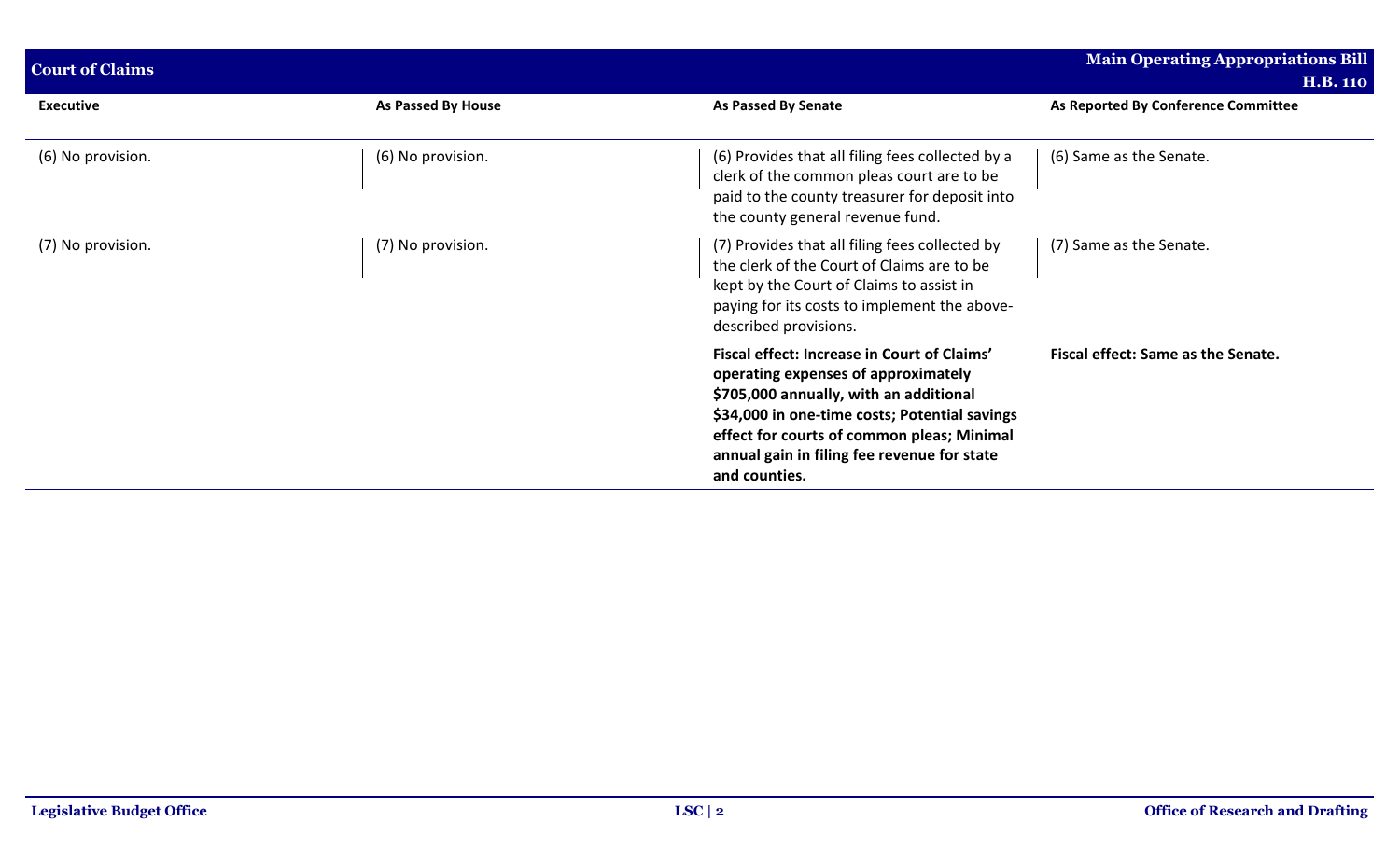| <b>Court of Claims</b> |                                                                                                                                                                                                                                    |                    |                                                                           |             |                                                                                                                                                                                                                                                              | <b>Main Operating Appropriations Bill</b> |                                                                           |  |
|------------------------|------------------------------------------------------------------------------------------------------------------------------------------------------------------------------------------------------------------------------------|--------------------|---------------------------------------------------------------------------|-------------|--------------------------------------------------------------------------------------------------------------------------------------------------------------------------------------------------------------------------------------------------------------|-------------------------------------------|---------------------------------------------------------------------------|--|
|                        |                                                                                                                                                                                                                                    |                    |                                                                           |             |                                                                                                                                                                                                                                                              |                                           | <b>H.B. 110</b>                                                           |  |
| <b>Executive</b>       |                                                                                                                                                                                                                                    | As Passed By House |                                                                           |             | <b>As Passed By Senate</b>                                                                                                                                                                                                                                   |                                           | As Reported By Conference Committee                                       |  |
| DASCD29                | DAS insurance program                                                                                                                                                                                                              |                    |                                                                           |             |                                                                                                                                                                                                                                                              |                                           |                                                                           |  |
| R.C.                   | 9.821, 9.822, 9.83, 2743.01,<br>2743.02, 2743.15, 2743.16, and<br>2743.19                                                                                                                                                          | <b>R.C.</b>        | 9.821, 9.822, 9.83, 2743.01,<br>2743.02, 2743.15, 2743.16, and<br>2743.19 | <b>R.C.</b> | 9.821, 9.822, 9.83, 2743.01,<br>2743.02, 2743.15, 2743.16, and<br>2743.19                                                                                                                                                                                    | R.C.                                      | 9.821, 9.822, 9.83, 2743.01,<br>2743.02, 2743.15, 2743.16, and<br>2743.19 |  |
|                        | Declares the administration of the state's<br>Risk Management Program to be a public<br>duty for purposes of the Sovereign<br>Immunity/Court of Claims Law.                                                                        |                    | Same as the Executive.                                                    |             | Same as the Executive.                                                                                                                                                                                                                                       |                                           | Same as the Executive.                                                    |  |
| No provision.          |                                                                                                                                                                                                                                    | No provision.      |                                                                           | state.      | Expands the state's liability insurance<br>program to cover agents of the state in<br>addition to officers and employees of the                                                                                                                              | Same as the Senate.                       |                                                                           |  |
|                        | Authorizes the Office of Risk Management to<br>administer a judicial liability program.                                                                                                                                            |                    | Same as the Executive.                                                    |             | Same as the Executive.                                                                                                                                                                                                                                       |                                           | Same as the Executive.                                                    |  |
| and agents.            | Replaces the requirement that the state<br>purchase fidelity bonds for state agents and<br>employees with authority to self-insure itself<br>and third parties against loss due to<br>dishonest acts of state officers, employees, |                    | Same as the Executive.                                                    |             | Same as the Executive.                                                                                                                                                                                                                                       |                                           | Same as the Executive.                                                    |  |
|                        | Requires public official bonds to be<br>purchased when statutorily required.                                                                                                                                                       |                    | Same as the Executive.                                                    |             | Same as the Executive, but expressly<br>requires DAS to purchase surety bonds,<br>fidelity bonds, performance bonds, or public<br>official bonds, and expressly states that this<br>requirement does not authorize DAS to issue<br>or underwrite such bonds. |                                           | Same as the Senate.                                                       |  |
|                        | Expands the authority of the state and<br>political subdivisions to insure against<br>liability, from the losses attributable to the                                                                                               |                    | Same as the Executive.                                                    |             | Same as the Executive.                                                                                                                                                                                                                                       |                                           | Same as the Executive.                                                    |  |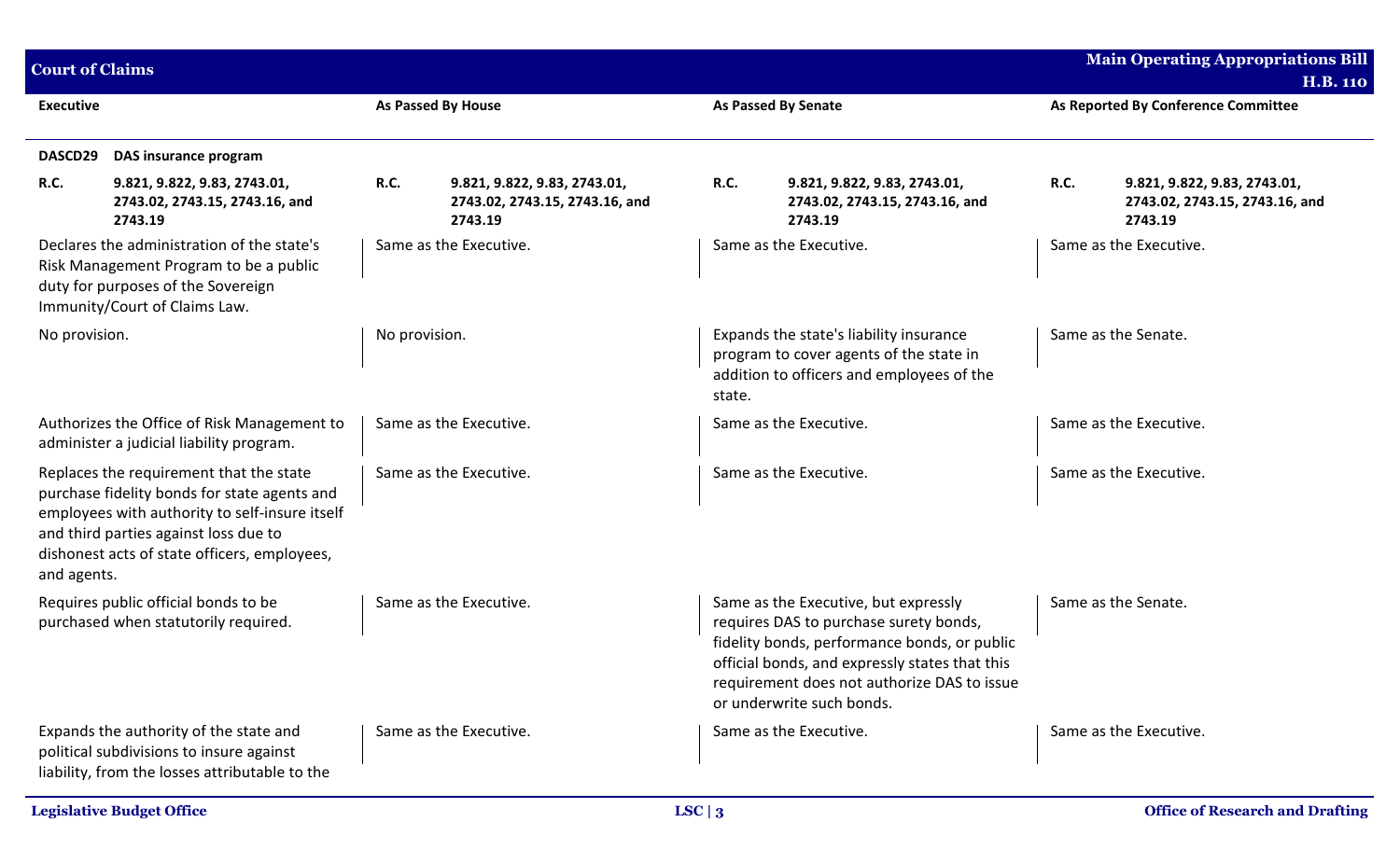| <b>Court of Claims</b>                                                                                                                                                                                                                      |                        |                            | <b>Main Operating Appropriations Bill</b> |
|---------------------------------------------------------------------------------------------------------------------------------------------------------------------------------------------------------------------------------------------|------------------------|----------------------------|-------------------------------------------|
|                                                                                                                                                                                                                                             |                        |                            | <b>H.B. 110</b>                           |
| <b>Executive</b>                                                                                                                                                                                                                            | As Passed By House     | <b>As Passed By Senate</b> | As Reported By Conference Committee       |
| operation of specified vehicles during the<br>course of official duties to any loss that<br>occurs in the course of employment or<br>official responsibilities.                                                                             |                        |                            |                                           |
| Specifies that recoveries against the state<br>are to be reduced by other recoveries the<br>claimant is entitled to, as opposed to just<br>those other recoveries the claimant has<br>received.                                             | Same as the Executive. | Same as the Executive.     | Same as the Executive.                    |
| Prohibits a claim against the state from<br>being filed in the Court of Claims until the<br>claimant has attempted to have the claim<br>compromised by the Office of Risk<br>Management or satisfied by the state's<br>liability insurance. | Same as the Executive. | Same as the Executive.     | Same as the Executive.                    |
| Specifies that the authority to commence an<br>action against an officer or employee of the<br>state does not affect the immunity provided<br>to state officers or employees in law.                                                        | Same as the Executive. | Same as the Executive.     | Same as the Executive.                    |
| Requires an instrumentality of the state to<br>notify the Office of Risk Management of any<br>settlement or compromise made in a claim<br>against the instrumentality for the purpose<br>of reserving funds.                                | Same as the Executive. | Same as the Executive.     | Same as the Executive.                    |
| Requires a copy of a settlement instrument<br>to be forwarded to the Office of Risk<br>Management for payment from the Risk<br>Management Reserve Fund.                                                                                     | Same as the Executive. | Same as the Executive.     | Same as the Executive.                    |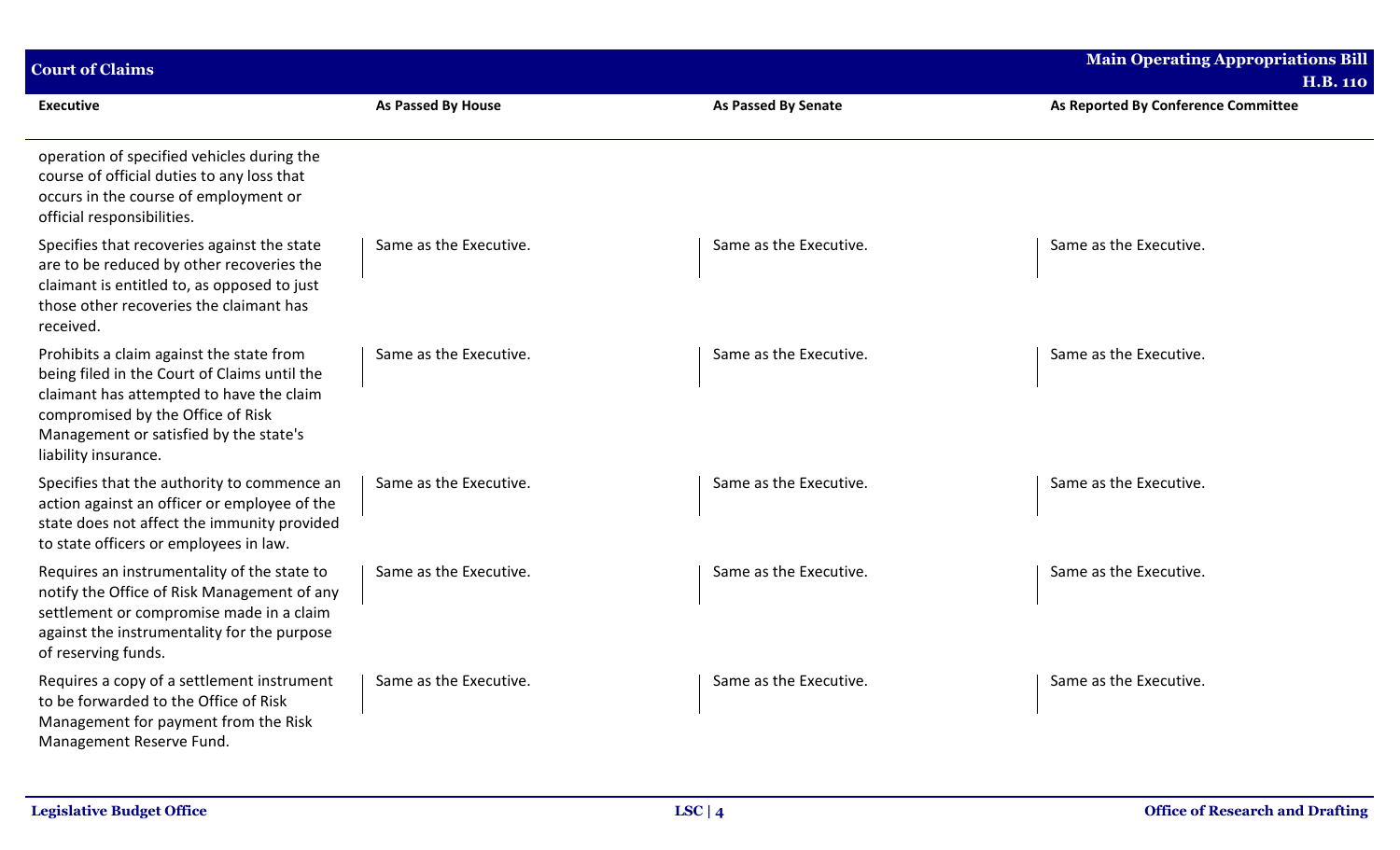| <b>Main Operating Appropriations Bill</b><br><b>Court of Claims</b>                                                                                                                                                              |                        |                                                                                                              |                                     |
|----------------------------------------------------------------------------------------------------------------------------------------------------------------------------------------------------------------------------------|------------------------|--------------------------------------------------------------------------------------------------------------|-------------------------------------|
|                                                                                                                                                                                                                                  |                        |                                                                                                              | <b>H.B. 110</b>                     |
| <b>Executive</b>                                                                                                                                                                                                                 | As Passed By House     | <b>As Passed By Senate</b>                                                                                   | As Reported By Conference Committee |
|                                                                                                                                                                                                                                  |                        |                                                                                                              |                                     |
| Specifies that the authority of DAS to<br>compromise claims does not extend to<br>compromising claims on behalf of agency<br>programs with direct settlement authority.                                                          | Same as the Executive. | Same as the Executive.                                                                                       | Same as the Executive.              |
| Specifies that all compromises made by the<br>Office of Risk Management are to be paid<br>from the Risk Management Reserve Fund<br>and the conditions of such payment.                                                           | Same as the Executive. | Same as the Executive.                                                                                       | Same as the Executive.              |
| Specifies that information related to claims<br>against the state is to be held in confidence,<br>is not to be released, and is not subject to<br>discovery or introduction in evidence in any<br>federal or state civil action. | Same as the Executive. | Same as the Executive.                                                                                       | Same as the Executive.              |
| Requires a copy of a judgement against the<br>state to be forwarded to the Office of Risk<br>Management for the judgement to be paid<br>from the Risk Management Reserve Fund.                                                   | Same as the Executive. | Same as the Executive.                                                                                       | Same as the Executive.              |
| Requires DAS to administer a "crime and<br>bond" program.                                                                                                                                                                        | No provision.          | Replaces the Executive provision with one<br>that requires DAS to administer a "crime<br>insurance" program. | Same as the Senate.                 |